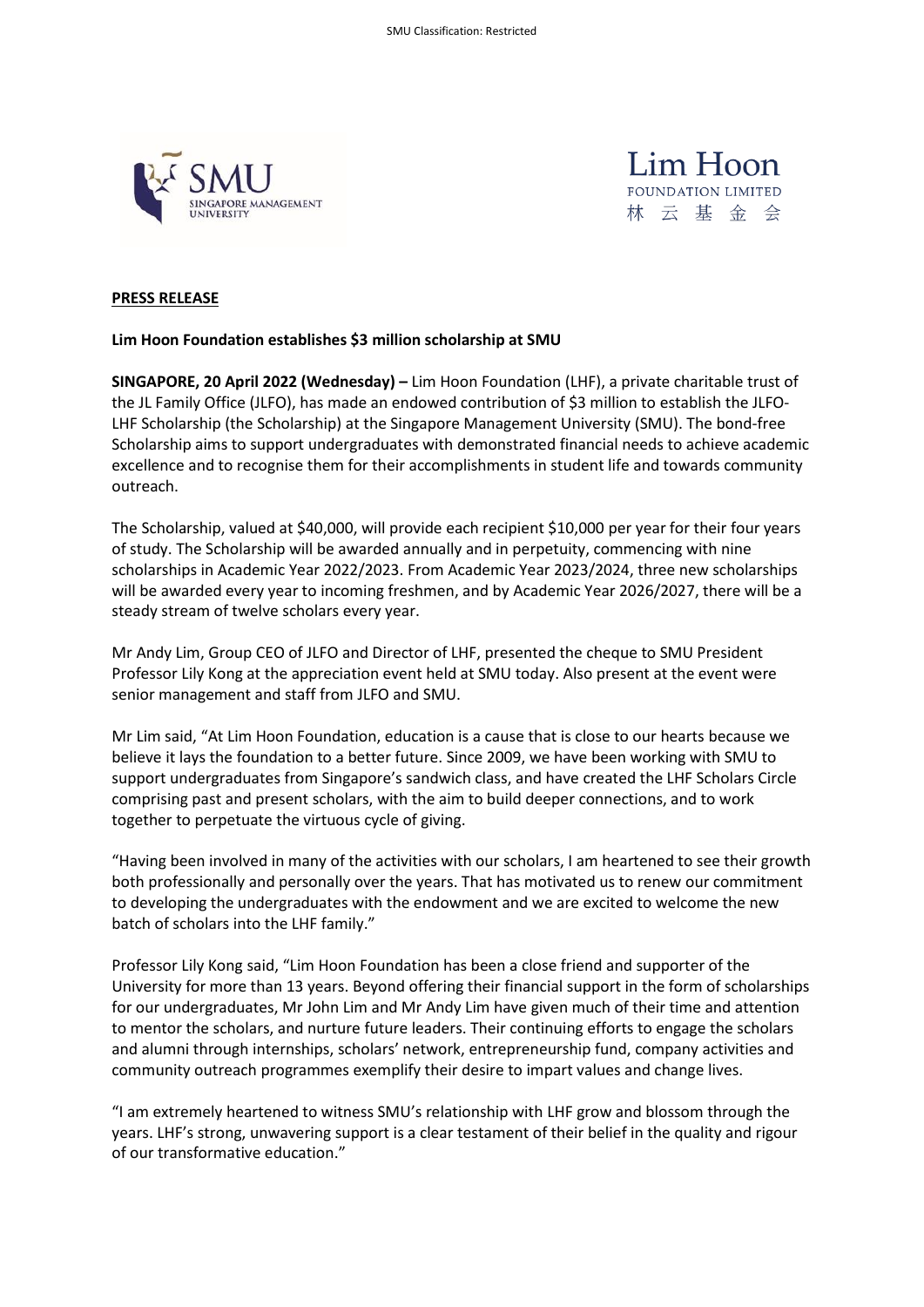The Scholarship will provide financial support towards the recipient's annual tuition fees and/or study-related expenses. Successful recipients will automatically be a part of the LHF Scholars Circle, which serves as a support network for new and alumni scholars to stay connected, expand their networks, and undertake meaningful community service projects in the spirit of giving back to the society. Beyond offering the scholarships, Mr John Lim (Chairman of JLFO and LHF) and Mr Andy Lim have also given their time and attention to nurture these leaders of tomorrow through various initiatives.

END

#### **For more information, please contact**

Teo Chang Ching (Mr) Senior Assistant Director Corporate Communications Singapore Management University Email: [ccteo@smu.edu.sg](mailto:ccteo@smu.edu.sg) DID: 68280451

Lynn Goh (Ms) Admin & HR Manager Email[: lynngoh@jlih2388.com](mailto:lynngoh@jlih2388.com) DID: 63356161

### **About Singapore Management University**

A premier university in Asia, the Singapore Management University (SMU) is internationally recognised for its world-class research and distinguished teaching. Established in 2000, SMU's mission is to generate leading-edge research with global impact and to produce broad-based, creative and entrepreneurial leaders for the knowledge-based economy. SMU's education is known for its highly interactive, collaborative and project-based approach to learning.

Home to over 12,000 students across undergraduate, postgraduate professional and postgraduate research programmes, SMU comprises six schools: School of Accountancy, Lee Kong Chian School of Business, School of Economics, School of Computing and Information Systems, Yong Pung How School of Law, and School of Social Sciences. SMU offers a wide range of bachelors', masters', and PhD degree programmes in the disciplinary areas associated with the six schools, as well as in multidisciplinary combinations of these areas.

SMU emphasises rigorous, high-impact, multi- and interdisciplinary research that addresses Asian issues of global relevance. SMU faculty members collaborate with leading international researchers and universities around the world, as well as with partners in the business community and public sector. SMU's city campus is a modern facility located in the heart of downtown Singapore, fostering strategic linkages with business, government and the wider community. [www.smu.edu.sg](http://www.smu.edu.sg/)

#### **About JL Family Office/Lim Hoon Foundation**

JL Family Office (**JLFO**) was established in 2012 by Asia Pacific (APAC) real estate veteran, John Lim, as an investment holding group of companies to manage the family wealth as well as its philanthropic initiatives. In 2018, his son, Andy Lim, became Group CEO of JLFO and restructured it to comprise four core divisions:

#### **a. Real Estate Investment Division**

Invests in real estate via The Land Managers Holdings Pte. Ltd. (TLM), a boutique real estate investment firm with an initial capital commitment of S\$250 million. TLM leverages its wide regional